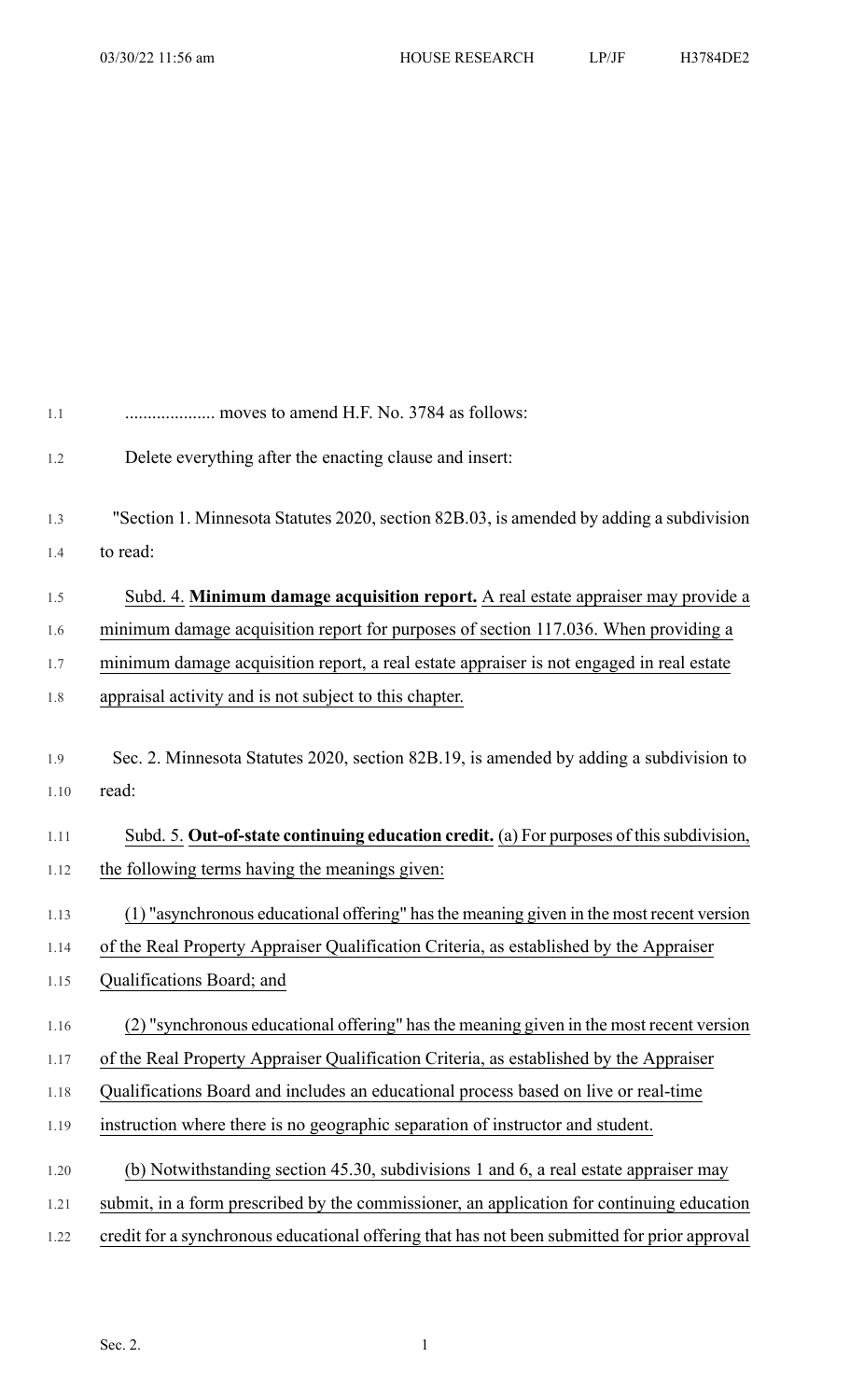| 2.1  | in this state. The commissioner must grant a real estate appraiser continuing education credit |
|------|------------------------------------------------------------------------------------------------|
| 2.2  | if:                                                                                            |
| 2.3  | (1) the application is submitted on or before August 1 of the year in which the real estate    |
| 2.4  | appraiser license is due for renewal;                                                          |
| 2.5  | (2) the synchronous educational offering has been approved for continuing education            |
| 2.6  | credit by the regulator of real estate appraisers in at least one other state or United States |
| 2.7  | territory; and                                                                                 |
| 2.8  | (3) an application is submitted by the real estate appraiser to the commissioner within        |
| 2.9  | 30 days of successful completion of the synchronous education offering.                        |
| 2.10 | (c) The application must include a certificate of successful completion from the               |
| 2.11 | synchronous education offering provider. The commissioner must grant a real estate appraiser   |
| 2.12 | the same number of continuing education credits for the successful completion of the           |
| 2.13 | synchronous educational offering as was approved for the offering by the out-of-state real     |
| 2.14 | estate appraiser regulatory authority. The commissioner must grant a real estate appraiser     |
| 2.15 | continuing education credit within 60 days of the submission of the completed application      |
| 2.16 | for out-of-state continuing education credit.                                                  |
| 2.17 | The commissioner may charge a fee to a real estate appraiser, in an amount to be<br>(d)        |
| 2.18 | determined by the commissioner, to submit an application under this subdivision.               |
| 2.19 | (e) This subdivision does not apply to asynchronous educational offerings.                     |
| 2.20 | Sec. 3. Minnesota Statutes 2021 Supplement, section 82B.25, subdivision 2, is amended          |
| 2.21 | to read:                                                                                       |
| 2.22 | Subd. 2. Education. Within two years of receiving a license under this chapter and as          |
| 2.23 | required by the Appraiser Qualifications Board, A real property appraiser shall provide to     |
| 2.24 | the commissioner evidence of satisfactory completion of a continuing education course on       |
| 2.25 | the valuation bias of real property. Appraisers licensed after September 1, 2021, must         |
| 2.26 | complete the course required by this section prior to their first license renewal.             |
| 2.27 | Sec. 4. Minnesota Statutes 2020, section 82C.17, subdivision 2, is amended to read:            |
| 2.28 | Subd. 2. Evidence. (a) An appraisal management company can evidence that the fees              |
| 2.29 | paid to an appraiser were reasonable and customary through:                                    |
| 2.30 | (1) objective third-party information, including, but not limited to, government agency        |
| 2.31 | fee schedules or academic studies. An academic study used must exclude appraisal               |